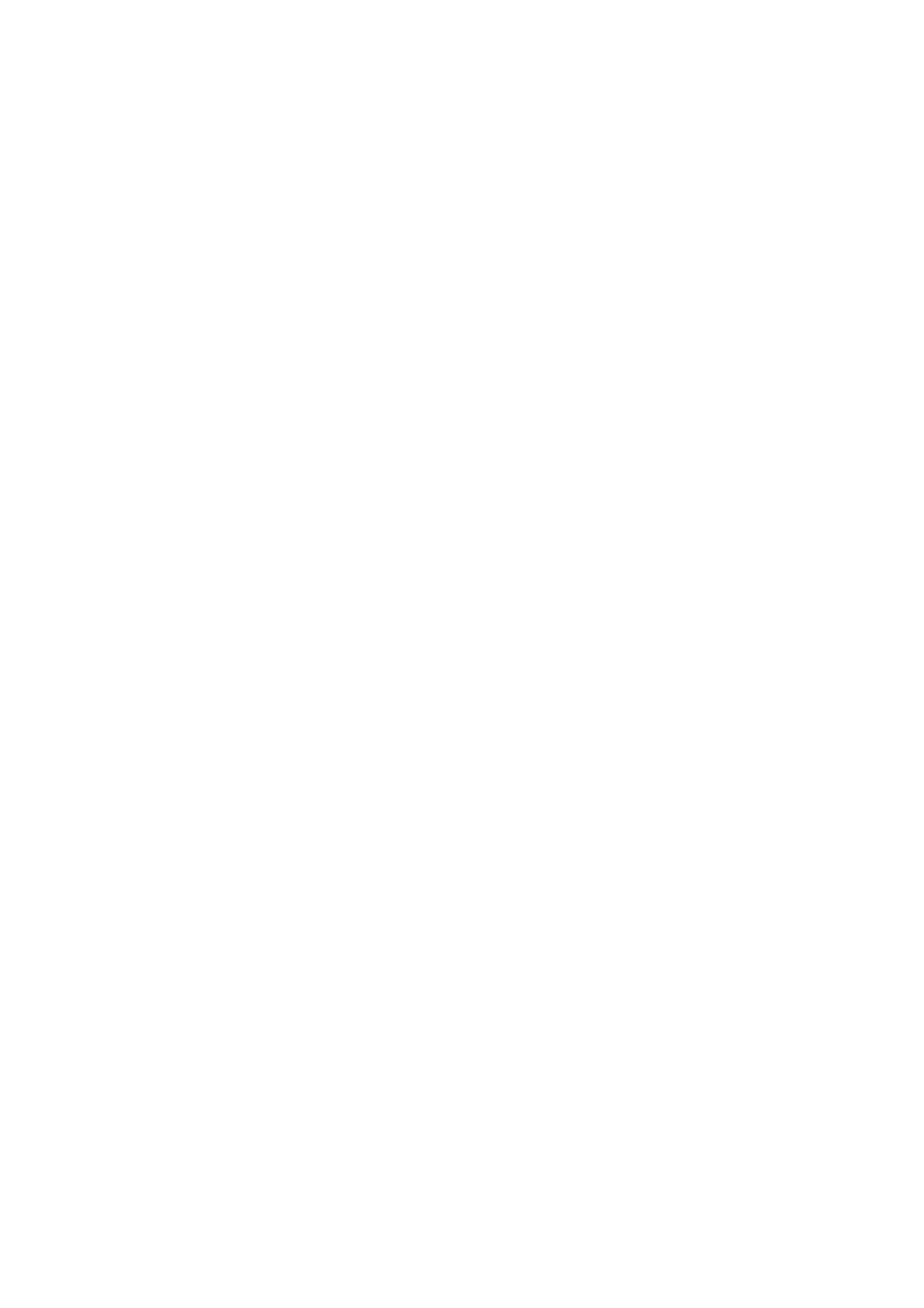## SOME ORIENTAL MOTIFS IN ARCHILOCHUS

The influence on early Greek poetry of oriental - and more especially Semitic - literary forms and techniques, motifs, and idioms becomes ever more clearly a fact to be reckoned with.<sup>1</sup> The Cologne Epode revealed Archilochus using a proverb that was current more than a thousand years earlier in Sumerian and Akkadian: 'the bitch in her haste gave birth to blind puppies'.2 There is in fact another in an iambic fragment published twenty years previously.3 Such items of popular wisdom must have spread all over the Near East and into the Aegean, and it is natural that they should surface in a poet such as Archilochus, who draws freely on popular turns of speech. The same applies, at a somewhat more formal level, to his use of animal fables, an originally Near Eastern genre. The close similarity of his fable of the fox and the eagle to the story incorporated in the Old Babylonian poem Etana has been noted by several scholars.4

The iambos was an ancient institution which, to judge by its non-Greek name, had its roots in the pre-Hellenic culture of the Aegean. Both this historical background and the popular nature of the festivity with which the iambos was associated are conditions favourable to the sporadic appearance of motifs that link up with the Near East.5

From an early period Mesopotamia and lands influenced by Mesopotamian culture knew a type of entertainer not altogether unlike the performer of some kinds of iambos and similar figures such as the  $\delta$ εικηλιστής and αὐτοκάβδαλος: the aluzinnu.<sup>6</sup> He has been described as 'a buffoon who made a living entertaining others with parodies, mimicry, and scatological songs'.7 In lexical lists the aluzinnu appears in immediate association with

<sup>1</sup> I am preparing a large and shocking book on the subject.

<sup>&</sup>lt;sup>2</sup> Archil fr. 196a. 39-41 W.<sup>2</sup>; letter of Shamshi-Adad in G.Dossin, Archives Royales de Mari I, Paris 1950, no. 5. 11-13; W.Burkert, The Orientalizing Revolution, Cambridge (Mass.) 1992, 122; latest translation in B.R.Foster, Before the Muses. An Anthology of Akkadian Litereture, Bethesda (Maryland) 1993, 349. The proverb is also attested in Arabic, Turkish, et al.; for references to the growing secondary literature on it see W.W.Hallo in T.Abusch et al. (ed.), Lingering Over Words. Studies in Ancient Near Eastern Literature in honor of William L.Moran, Atlanta 1990, 208.

<sup>&</sup>lt;sup>3</sup> Fr. 23. 15f., 'I know how to hate my enemy and be the ant that  $\lceil \cdot \rceil$  is him': cf. C.Bezold, The Tell el-Amarna Tablets in the British Museum, London 1892,61 (translation in Foster 350), 'When an ant is struck, does it not fight back and bite the hand of the man that strikes it?'

<sup>&</sup>lt;sup>4</sup> See now Burkert 121 f. The opening of the fox's prayer to Zeus,  $\hat{\omega}$  Ζεῦ, πάτερ Ζεῦ, còv μὲν οὐρανοῦ  $\kappa \rho \acute{\alpha} \tau$  sounds like a Jewish prayer; cf. David's prayer in 1 Chron. 29. 11, 'Thine, O Lord, is the greatness and the power ... for all in the heavens and in the earth is thine...'

It is hardly relevant that one of the iambographers, Ananios or Ananias, has a West Semitic name, corresponding either to the common Hănanyāh/Hănanyáhû (Jer. 28. 1 etc.), 'Yah(u) is gracious', or to 'ănanyāh (Neh. 3.23), 'servant of Yah'.

<sup>6</sup> See B.R.Foster, JANES (Journal of the Ancient Near Eastern Society of Columbia University) 6, 1974, 74-9; W.H.P.Römer, Persica 7, 1975-8, 43-68.

<sup>7</sup> Foster, art.cit. 74.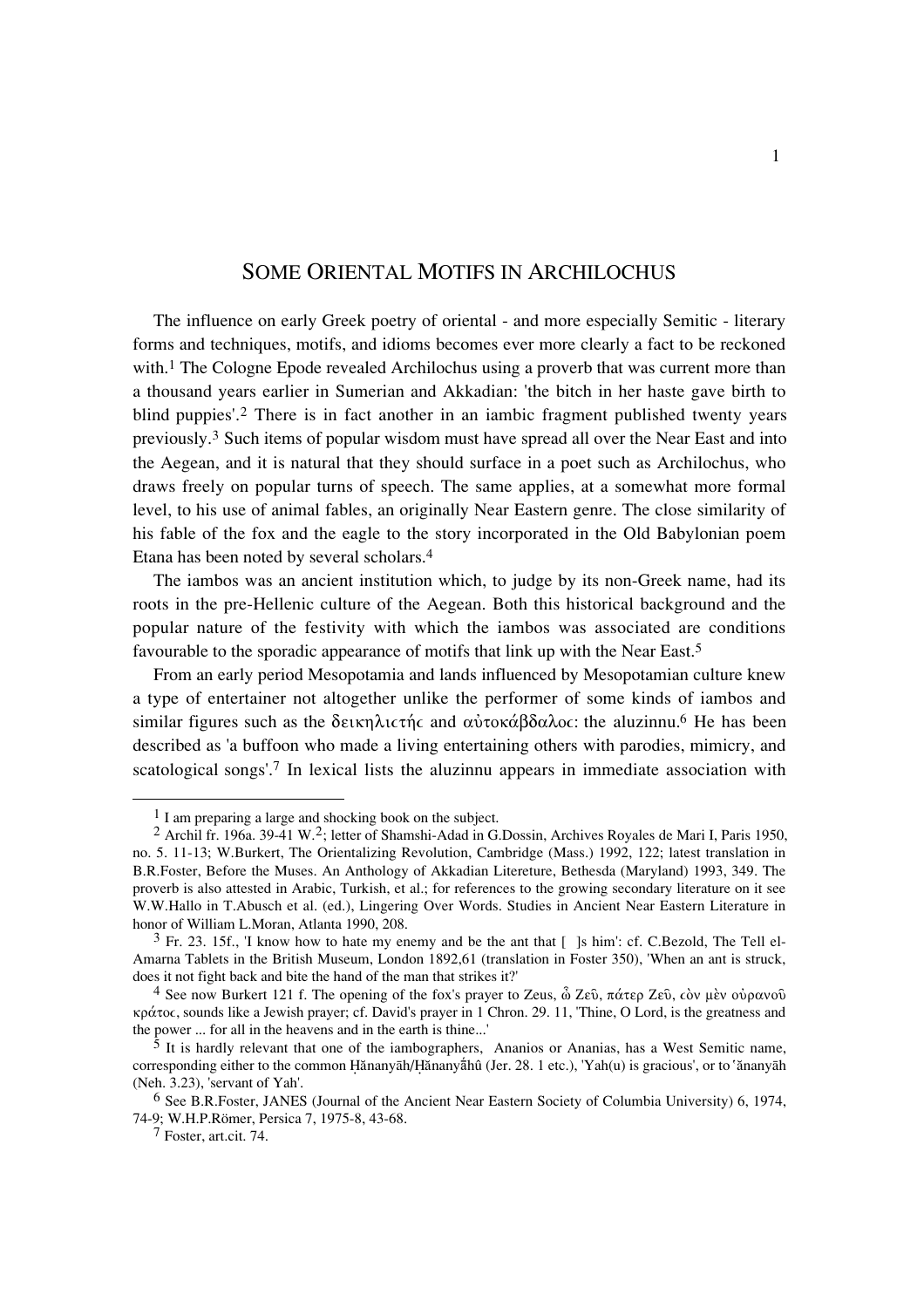#### M.L.West

words meaning 'slanderer', 'farter', and 'shitter'. One of his characteristics is that he is absurdly boastful. He recounts ridiculous adventures in which he has been involved; he makes fun of dignified persons such as the assipu (incantation-priest) by impersonating them and producing preposterous ritual prescriptions;<sup>8</sup> there is possible evidence for female impersonation too.<sup>9</sup> He may originally have had some cult connection, as in the Ur III period (late third millennium) he is listed among temple personnel. In the early second millennium there is a record of an aluzinnu performing at wedding festivities in Alalakh, within 50 km, of the Mediterranean.<sup>10</sup> Similar Bronze Age popular entertainments in the Aegean area may have formed the background out of which the iambos and its congeners evolved.

A conspicuous feature of the Ionian iambos is the uninhibited description of sexual activities involving promiscuous young women. There can be no doubt that originally, at any rate, this bawdy element was ritually determined, and connected with the promotion of fertility.<sup>11</sup> In Archilochus the promiscuous women are the daughters of Lykambes. We have a series of trimeter fragments which are naturally taken to refer to the willing participation of one or other or both of them in sexual activities, described in graphic detail.<sup>12</sup> Two fragments  $(39, 45)$  suggest the presence of several males, and elsewhere (frr. 207-8) Neoboule was called δήμος and έργάτις, terms implying prostitution.

Sex is a universal, and its possibilities finite. Yet several of the fragments in question have parallels in oriental material that seem to go beyond the casual and fortuitous. In fr. 42 once of the girls is described in action in these terms:

ώσπερ αύλωι βρύτον ή Θρέϊξ άνήρ

 $\hat{\rho}$  Φουξ έμυζε· κύβδα δ' προνερμένη.

The meaning is almost certainly that she is performing fellatio, described with the graphic simile of the Thracian or Phrygian drinking beer through a tube, and at the same time being penetrated from behind. At various sites in Mesopotamia baked clay plaques have been found, dating from the Old Babylonian period, a thousand years or so before Archilochus, and showing a scene of sexual intercourse with the man entering the woman from behind while she is bending forward and at the same time drinking through a tube from a jar that

<sup>&</sup>lt;sup>8</sup> We recall that the Spartan δεικηλιστής might impersonate a foreign doctor who used strange and imposing language (Sosibios, FGrHist 595 F 7). Stephanie West makes the interesting suggestion that the word άλαζών may derive from aluzinnu or a related form; aluzinnu is a loan-word in Akkadian of unknown origin, the Sumerian equivalent being alam-zu. The conventional theory that  $\dot{\alpha}\lambda\alpha\zeta\dot{\alpha}$  comes from the Thracian tribe called 'Aλαζῶνες or 'Aλιζῶνες is not very convincing. On the meaning of άλαζών cf. W.Burkert, Rh. Mus. 105, 1962, 51 n. 74.

 $9$  Cf, the fragment of Semonides (16) where the speaker appears to be a prostitute.

 $10$  Römer 50 f.

<sup>&</sup>lt;sup>11</sup> Cf, the role of Iambe in the Demeter myth: my Studies in Greek Elegy and Iambus, Berlin & New York 1974, 23 ff.

<sup>&</sup>lt;sup>12</sup> Frr. 30 ff.; Studies in Greek Elegy and Iambus, 26 and 123-5.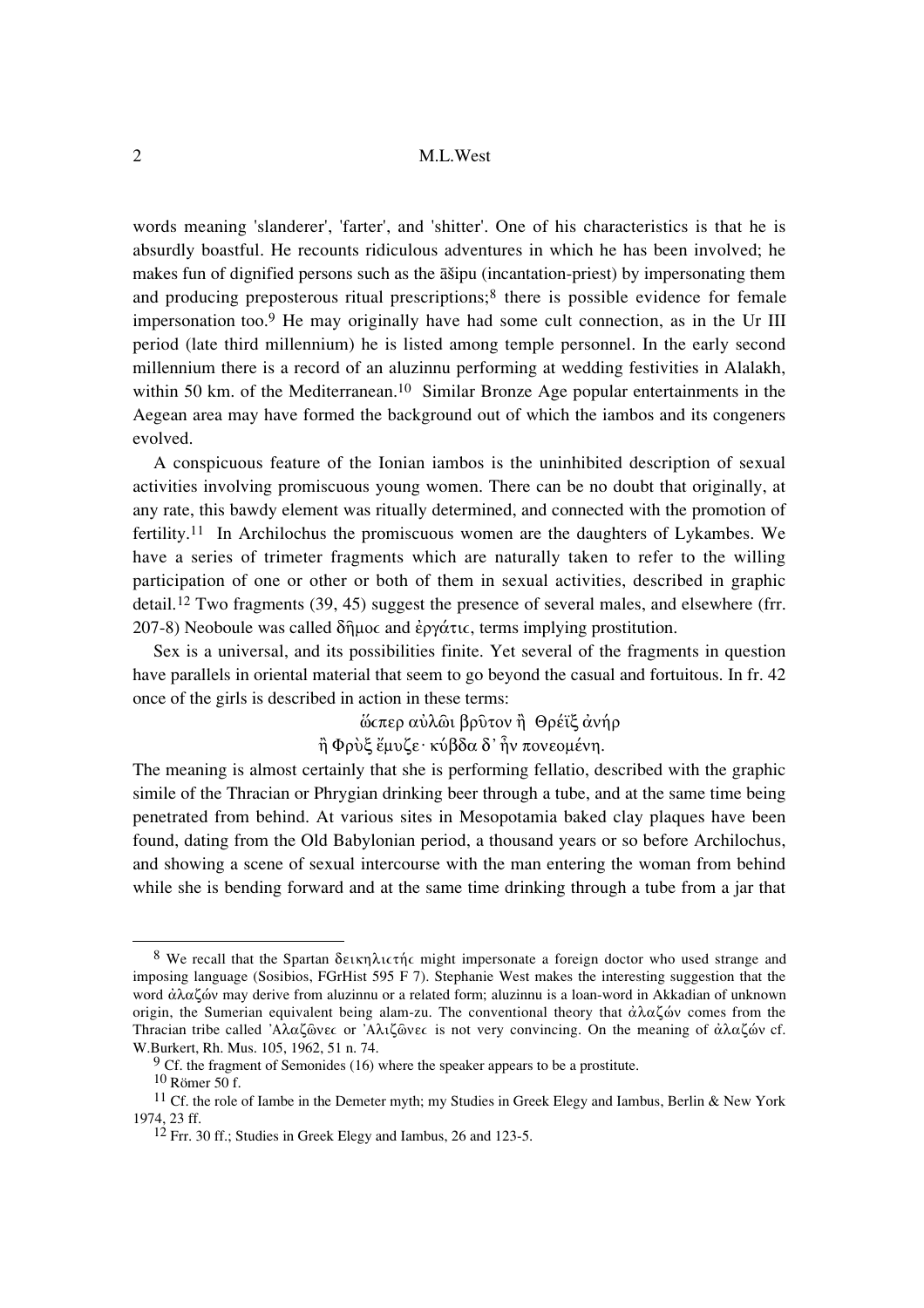stands on the ground.<sup>13</sup> The gap in time and space between these and Archilochus may seem problematic. But the same scene recurs on a cylinder seal from Cyprus, dated to the 14th or 13th century (here with a griffin watching the proceedings), and on four Persian seals of the Achaemenid period.<sup>14</sup> Whether or not it originally had some ritual significance is unknown. It may be significant that one probable example comes from the temple of Ishtar at Assur. At any rate the strange scene enjoyed a wide diffusion in the ancient Near East, and it may be thought to have some relevance to the Archilochus fragment, even if the drinking through a tube is a literal act on the plaques and seals and only a simile in the Greek poet.

In fr. 43 a man's penis in the act of ejaculating is compared to a donkey's:

# $η$  δέ οι  $\alpha$ θη

ώςτ' ὄνου Πριηνέως in 19

### κήλωνος επλήμυρεν ότρυγηφάγου.

Here the parallel occurs in a most surprising place: in the fulminations of the prophet Ezekiel, 23. 19 f.: 'in the days of her youth, when she played the whore in the land of Egypt and was infatuated with her lovers there, whose members (lit. 'meat') were the members of asses and whose deluge (of semen) was the deluge of horses'.<sup>15</sup> It is particularly remarkable that the context is a fantasy of two sisters (symbolizing Samaria and Jerusalem) who have abandoned themselves to lechery and grown old in it. Is it significant that Ezekiel wrote in Babylon and was palpably tinged with Babylonian culture? Has he based his allegory on some form of salacious popular literature or entertainment current in that country?

The scandalous behaviour of Lykambes' daughters is located, among other settings, in the temenos of Hera.<sup>16</sup> It is a fair guess that frr. 36 and 37 belonged together and referred to this temenos:

πρός τοΐγον έκλίνθης αν έν παλινς κίωι·

τοΐον γάρ αύλην έρκος άμφιδέδρομεν.

The picture is of one or both girls lying down with one or more lovers in the shadow of the temenos wall. Then fr. 47 is addressed to someone whom 'the  $\pi \alpha \rho \theta$  given away from the doors with sticks: perhaps virgin priestesses putting an end to the sacrilegious shenanigans.

 $13$  R. Opificius, Das altbabylonische Terrakottarelief, Berlin 1961, 166-8, nos. 604-6, 608-9, 612-13, and p. 268 Taf. 20 no. 612; P.R.S.Moorey, Iraq 37, 1975, 91-2 and pl. xxv b, c; J.S.Cooper in the Reallexikon der Assyriologie IV, Berlin 1972-75, 262-3 and 266; H.W.F.Saggs, The Greatness that was Babylon, 2nd ed., London 1988, pl. 51c (after p. 362). I am indebted for these references to Dr Anthony Green of Wolfson College, Oxford.

 $^{14}$  E.Porada, AJA 52, 1948, 191-2 and pl. x no. 39; H.H. von der Otten, Art Bulletin 13, 1931, 224 fig. 14b; Cooper (as n. 13), 268.

 $^{15}$  פּשׁר־תֲמוֹדִים בִּשָּׂרָם וְזִרְמַח סוּסִים זִרְמְתָם The Septuagint has a variant formulation: ων ως ον ον αί *εάρκες αύτων και αίδοια ίππων τα αίδοια αύτων.* 

<sup>&</sup>lt;sup>16</sup> Dioscorides, Anth.Pal. 7.351.8 = 1562 Gow-Page 'Αρχίλοχον μα θεούς και δαίμονας ούτ' έν άγυιαις εΐδομεν ούθ' Ήρης έν μεγάλωι τεμένει.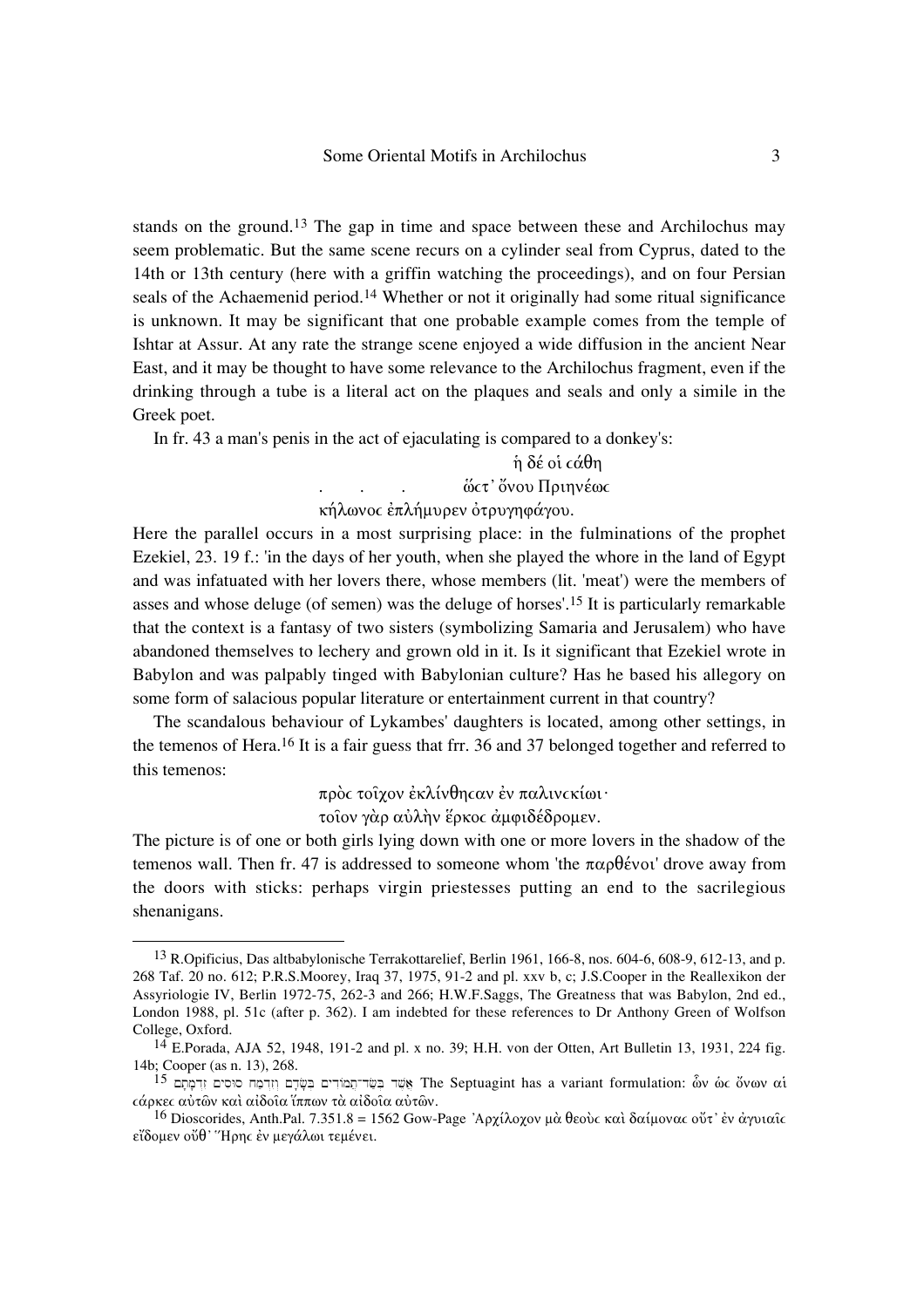### 4 M.L.West

Women who give themselves to a series of men on a goddess's holy ground make us think of oriental sacral prostitution. The suspicion is not that this existed in seventh-century Paros (Archilochus represents whoring on holy ground not as something institutionalized but as the most disgraceful impropriety), but rather that it is the underlying source from which the scene ultimately derives.

'The shadow of a wall' is in fact exactly the typical station of the Babylonian prostitute. In the Epic of Gilgamesh (VII 88 ff.) the dying Endiku lays a curse on the harlot Shamhat who seduced him from the wild and set him on the road to ruin; he is actually laying down the law for all future prostitutes:

The crossroads shall be your sitting-place,

the wasteland shall be your couch,

the shadow of a wall shall be your standing-place.

(105-7.) The last line recurs in a similar passage in the Descent of Ishtar (106), where Ereshkigal curses the rent-boy.

Another example of this topos, but with the wall's shadow pictured in more agreeable terms, turns up in a remarkable text recently published by Wolfram von Soden: a tablet from Nippur which strengthens the link between Archilochean iambos and Babylonian sacral prostitution. It is the libretto of a song dating, according to the colophon, from the accession-year of Hammurapi (1848 BC, on the high chronology now in fashion), and perhaps indeed of Old Babylonian origin, though in its present linguistic form it has to be dated to the second half of the second millennium.<sup>17</sup> It is complete in twenty lines. The first line is 'Rejoicing, that's a (sure) foundation for a (or the) city!', and all the other lines have this as a following refrain or response. Lines 2-7 are too fragmentary to translate, but they seem to contain references to Ishtar, to young men and a girl, and perhaps to a temple prostitute (kul[mašitum?). Here is a fresh version of lines 8-20:

| One ca <sub>[me to her, and:</sub>                                    | (Refrain) |
|-----------------------------------------------------------------------|-----------|
| 'Come, accept me!'                                                    | (Refrain) |
| Another too came to her and:                                          | (Refrain) |
| 'Come, let me touch your "lintel"!'                                   | (Refrain) |
| 'Well, as I am accepting you (pl.),                                   | (Refrain) |
| gather me the young men of your city,                                 | (Refrain) |
| and let's go to the shadow of the (or a) wall!                        | (Refrain) |
| Seven to her waist, seven to her haunches,                            | (Refrain) |
| sixty and sixty find relief on her nakedness.                         | (Refrain) |
| The young men have wearied, (but) Ishtar is not wearied:<br>(Refrain) |           |
| 'Set to, young men, on my "lintel", such a nice one!'<br>(Refrain)    |           |

<sup>17</sup> W. von Soden, Orientalia N.S. 60, 1991, 339-42; Foster 590.